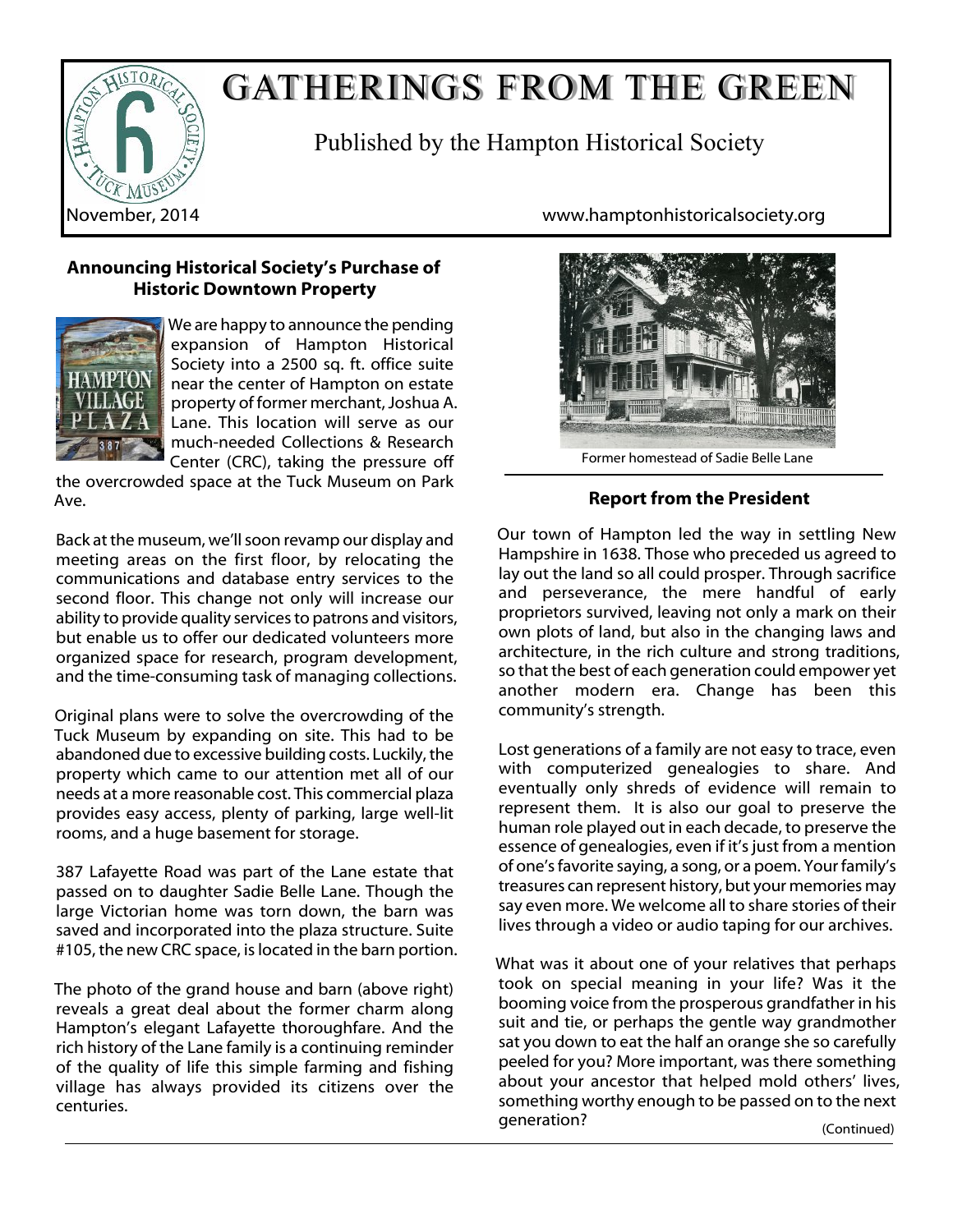In order to accomplish so many of our goals, we ask all of you to be generous, to assist in our mission of increasing public knowledge and understanding of the history and cultural heritage of the town of Hampton. Candy Stellmach

# **Annual Report of Executive Director and**

## **Program Committee Chair**

In the interest of efficiency, I am combining the reports of the Executive Director and Program Committee Chair, since I held both positions.

## **Fiscal 2013 - 2014**

**October** – A huge donation relating to the Mace Family was given to the museum including a Hamptonmade fishing dory, powder horns, deeds, tools, and maps. Our annual meeting program was *Mary Todd Lincoln: An Unconventional Woman,* presented by Sally Mummy. Rich Hureau and Cheryl Lassiter photographed three volumes of the early Hampton town record books

**November** – The Civil War quilt won by Dan Lanio of the 401 Tavern was donated back to the museum with the request that it be given to a worthy veteran's family. We looked no further than Debbie Edwards, sister of our former volunteer Percy Annis. Work was started on the Christmas float- incorporating the Mace fishing dory and celebrating the long history of fishing in Hampton. Candy Stellmach led the work. Boy Scout Thomas Dumont presented an Eagle Scout proposal of a flag pole for the property with lights and landscaping for the property. Our old copy machine, which was a "freebie" always in need of attention, finally gave out. It was replaced with a much newer color copier, printer, scanner that has been absolutely fabulous, except that it's smarter than me. Our computers are coordinated to work through it and it has made life wonderful! We developed a system of indexing our scrapbooks. One of our new volunteers, Kathy McLaughlin, is currently indexing our collection of Monday Club scrapbooks that go back to 1917.

**December** – Our Christmas Parade float was a fisherman in a row boat with the fish that almost got away. It drew a lot of comments from the crowd, as did the Vikings walking with us this year. We had our annual volunteer holiday luncheon on December 18.

**January** – Less visitors means more time for deep cleaning and heavy duty collection projects. We reworked the clothing room and storeroom to eke out more space. Work began on the Marelli 100th Anniversary exhibit.

**February** – Work continued on the Marelli exhibit, curated by HHS Trustee, Karen Raynes, granddaughter of Luigi and Celestina Marelli. Cheryl Lassiter helped with graphics and Ann Carnaby worked on costumes for the exhibit. Elly Becotte created a program, "Whittier Women," to be performed later in the year.

**March** – I presented a program on Rita Palmer, Japanese prisoner of war for 3 ½ years. Bill Keating kept busy transcribing and running our oral history projects. Work continues on indexing scrapbooks. The opening of the Marelli exhibit was held with 50 in attendance. The D.A.R. held their annual silver tea at the museum

**April** – We were contacted by the Kittery Historical and Naval Museum in Maine about the loan of our Squalus model for an exhibit they are doing on the 75th anniversary of the tragic sinking. "Viking Day at the Tuck Museum" was held at the end of April on a raw, rainy day. Neither the Vikings nor the attendees seemed to mind the weather as they demonstrated sparring, and talked about the culture and costume.

**May** – Karen Raynes coordinated the annual Hampton Center Walking Tour. Elly Becotte and thirteen other volunteers presented the "Whittier's

Women" program. Ann Carnaby of Tracy Theatre Originals was the wardrobe mistress for the afternoon and all the readers looked perfect for their part. Karen Raynes worked on "Mrs. B's Herb



Garden," thanks to a grant from the Exeter Garden Club. The parking lot garden was also readied for the season by Biff Gratton and Ben Moore. Buildings were prepared for school tours and Chet Riley used the Leavitt barn for a course he was teaching for OLLI (Osher Lifelong Learning Institute).

**June** – Once again we were selected by the Provident Bank for their "Your Community E-Vote" program. This is the third year that we have been selected to be a recipient of donation. This year, thanks to online voting, we received \$280. The roof was repaired on the Tuck Hall wing. Cheryl Lassiter presented a fascinating program on "Witches in Popular Culture," along with a book signing on her latest book on Goody Cole. Purging the museum files seemed to be the theme for the year. Linda Metcalf and I cleared the files. We reorganized the attic of the workshop, as we desperately need space, and found a lot of items left there because no one knew what to do with them 50 years ago. But we found some pretty nifty things too that had been languishing patiently, like old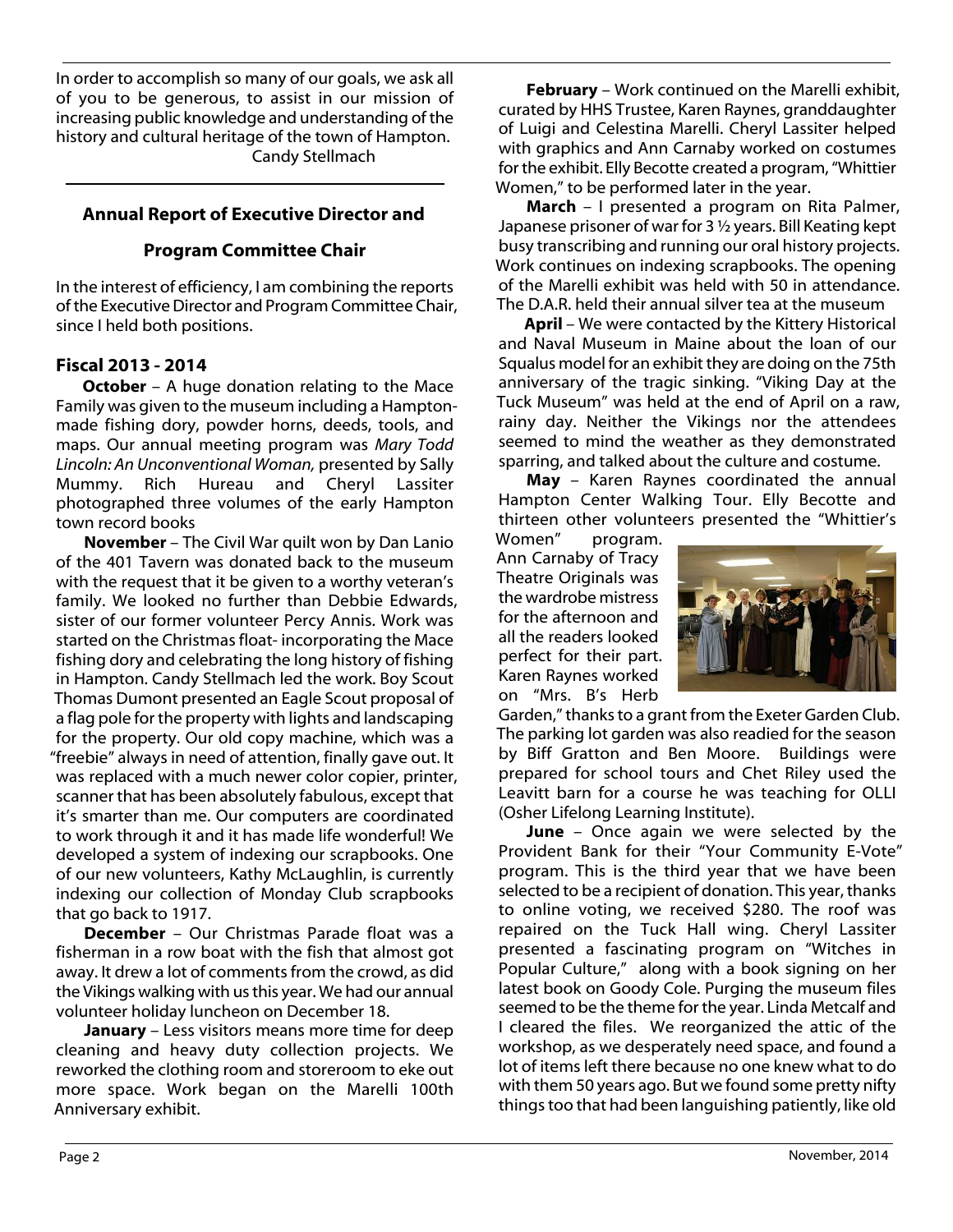letters, clippings on Rita Palmer, and some interesting books and tools. Candy Stellmach and Tocky Bialobrzeski worked on town maps, including indexing of the town records that had been photographed and scanned earlier in the year. All these town records are online as a resource for researchers. Candy Stellmach and Kathy McLaughlin continued working on the Cemetery Project, indexing all graves at High Street Cemetery.

**July** – The unveiling of the classy new Tuck Field/Tuck Museum sign on Park Ave (designed by our own Cheryl Lassiter*). NH Chronicle* came to tape and get pictures for a Hampton Beach story. We received donations in memory of long-time volunteer Eleanor Young.

**August** – Adam Sexton from Channel 9 was here taping for a story on the riots at Hampton Beach in the 1960s. Work continued for the October 11 Tavern Tour, as well as preparations inside and out as we readied for our 13th annual pig roast. This year was as financially successful as 2013 with almost 300 in attendance. NH furniture expert Elizabeth Aykroyd came across a c.1730 rush seat armchair at the NH Antique show in Manchester, NH. After much discussion with her contemporaries, it was agreed to be from the Hampton area and we purchased it for the museum. This has only been our second large purchase and we are thrilled with such a significant piece.

**September** – The barn was the perfect backdrop as we listened to and sang along with "The Hardtacks" as they told the story of the Civil War thorough the music, hymns, and battle cries of the day. The fall



"Harvest Ramble and Repast" walking tour took place around the ring. Another Eagle Scout candidate proposed a project that would finish the research and photography on the old

cemeteries. I presented a slide show for the Hampton Seniors on J. Frank Walker, an early 20th century photographer who summered at Hampton Beach.

**October** – HHS costumed volunteers performed a Victorian Tavernwalk called "Hustlers, Bustlers, Titans, Tramps & Teetotalers" in downtown Hampton (see photo at right). Participants enjoyed a slice of Hampton's history while sampling Victorian-inspired foods and beverages prepared by professional chefs at the Galley Hatch, 401 Tavern, Savory Square Bistro, and

the Old Salt. The temperance ladies ended up at the Old Salt.

Weekly volunteers who gave generously of their time throughout the year: Rich Hureau; Elly Becotte; Diane Riley; Linda Metcalf and Lassie; Candy Stellmach; Carol Keating; Mary Ertl; Kathy McLaughlin; Gretchen Behl; Ben Moore; and Bob Wallace. Others regulars include Karen Raynes; Cheryl Lassiter; Ann Carnaby; Patty O'Keefe; Bill Keating; Jason Moore; and Sammi Moe.

Special thanks go to Dyana Martin and her staff at the Hampton Parks and Rec. Department. Bob Fuller and John Yeaton work hard to make the playing field, park areas, and surrounding grounds look great.

We also work in conjunction with the Town Clock Committee, Experience Hampton, the Deacon Tuck Gristmill Committee, Friends of Grist Mill Pond, the Hampton Arts Network, and the Lane Memorial Library. All of us have the same goals of making Hampton a great place for all of us to live, work, and play.

During the year, two long-term members passed away, Julia Brown and Eleanor Dennett Young. Their families chose to designate HHS as a recipient of memorial gifts. We were saddened by their loss and appreciate the families choosing of us as a way to carry out their memory.

Betty Moore

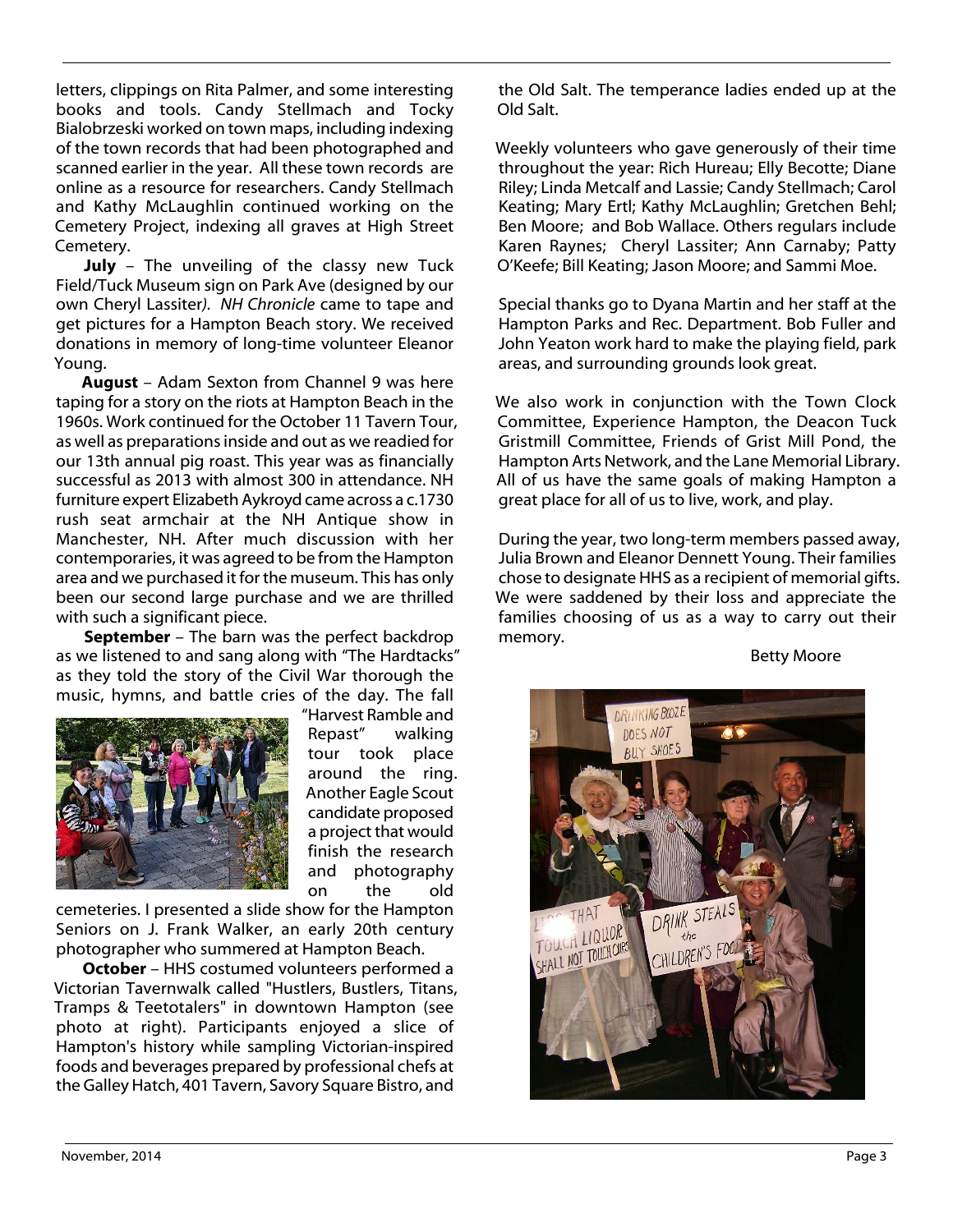## **Pig Roast 2014 Report**

2014 was a different year for us. With the passing of Cliff Pratt and the car injury to Karen Weinhold, we were missing a couple of our beloved friends. Cliff has been a leader and staple throughout the years by acquiring the pigs and then heading up the overnight cooking of the pigs; then on to cutting up the pigs to serve with Chuck Weinhold and Sam Robertson. This year we dedicated the Pig Roast to Cliff Pratt to honor the many years that he worked hard at the event to keep it going and growing.

Thankfully, Karen is doing better, but unfortunately, she was not ready to be back in the kitchen at the Pig Roast doing all the behind the scenes things that need to get done to keep the day moving. Although we will always miss Cliff and we missed Karen's smiling face this year at the event, we all hope that Karen is well soon and hope to see her again at the Pig Roast next year. This year's event went on with both of them in our thoughts.

This year we had Witt Hansen, Cliff's stepson, heading up the acquiring and cooking of the pigs, with a couple of newcomers, Dave Hardy and Rob Bower. The usual suspects Mark McFarlin, Doug Aykroyd, Ken Lobdell, and Ben Moore helped out in different capacities on and off throughout the evening and the night. Many thanks to them for what ended up being an awesome meal. We always get rave reviews on the pork and this year was no exception.

We had our plethora of wonderful volunteers that helped out the day of the Pig Roast, and we also had a wonderful group that met ahead of time and did the behind the scenes work that brought the event all together on the big day. Many thanks go out to Mark McFarlin, Katrin Grant, Elly Becotte, Ben and Betty Moore, Candy Stellmach, Karen Raynes, Kate Pratt, and Linda Metcalf for organizing the silent auction and acquiring the food donations and entertainment for the event. This year's silent auction had a number of excellent items to choose from, and with the buy-itnow table the Society made \$4,293, which was over \$500 dollars more than last year's auction. The food and entertainment were excellent, as usual, and many thanks go out to our donors - The Galley Hatch Restaurant, Fast Eddies, Bud and Lois Desrochers, the Old Salt, Joe's Meat Shoppe, Hannafords, Shaws, Seacoast Coke, Sam's Club, 401 Tavern, and Walmart. Also special thanks to the Provident Bank again this year for being our major sponsor. We could not do it without their financial help and generosity.

The day of the event was a happy one, with many smiles all around. The weather was fabulous, the food was great, and the 50/50 raffle was fun for all, especially Elly Becotte, our very faithful friend and volunteer, who bought the winning ticket. The raffle surprisingly was the same as last year at \$663 to the Society. Thank you once again to Rick Griffin for selling again this year. This year's net profit for the Society was down by \$192 from last year, but we can attribute that to the rising price of the pigs this year. Other than that cost, we were winners again. The Society put on a great event and added \$10,000+ for future endeavors for the community.

Thank you to all the volunteers who helped to make this year the special event that it was. There are far too many names to list here; there is a lot of hard work that goes into this event and it could not be done without the help of many. So thank you to you all—those that served food and desserts, those that cut the pork (Chuck and Sam, thank you for being there year after year!), those that set up and broke



down the tents and tables, those that decorated, those that bought tickets and brought friends, those that washed dishes and made desserts—thank you for being the friends that we fortunately have that help to get the job done. Because of that, the end result is a fun and memorable day had by all.

Dyana Martin

#### **Nominating Committee**

The slate of nominees for the Board of Trustees, October 2014 - October 2017 is as follows;

- Katrin Grant
- Rich Hureau
- Mark McFarlin
- Kathryn McLaughlin
- Ben Moore

All nominees will be filling 3 year terms.

Thank you for your time and willingness to serve HHS. The Nominating Committee,

Sammi Moe, Chair,

Rusty Bridle, Marcia Buber, Mary Ertl, Jim Metcalf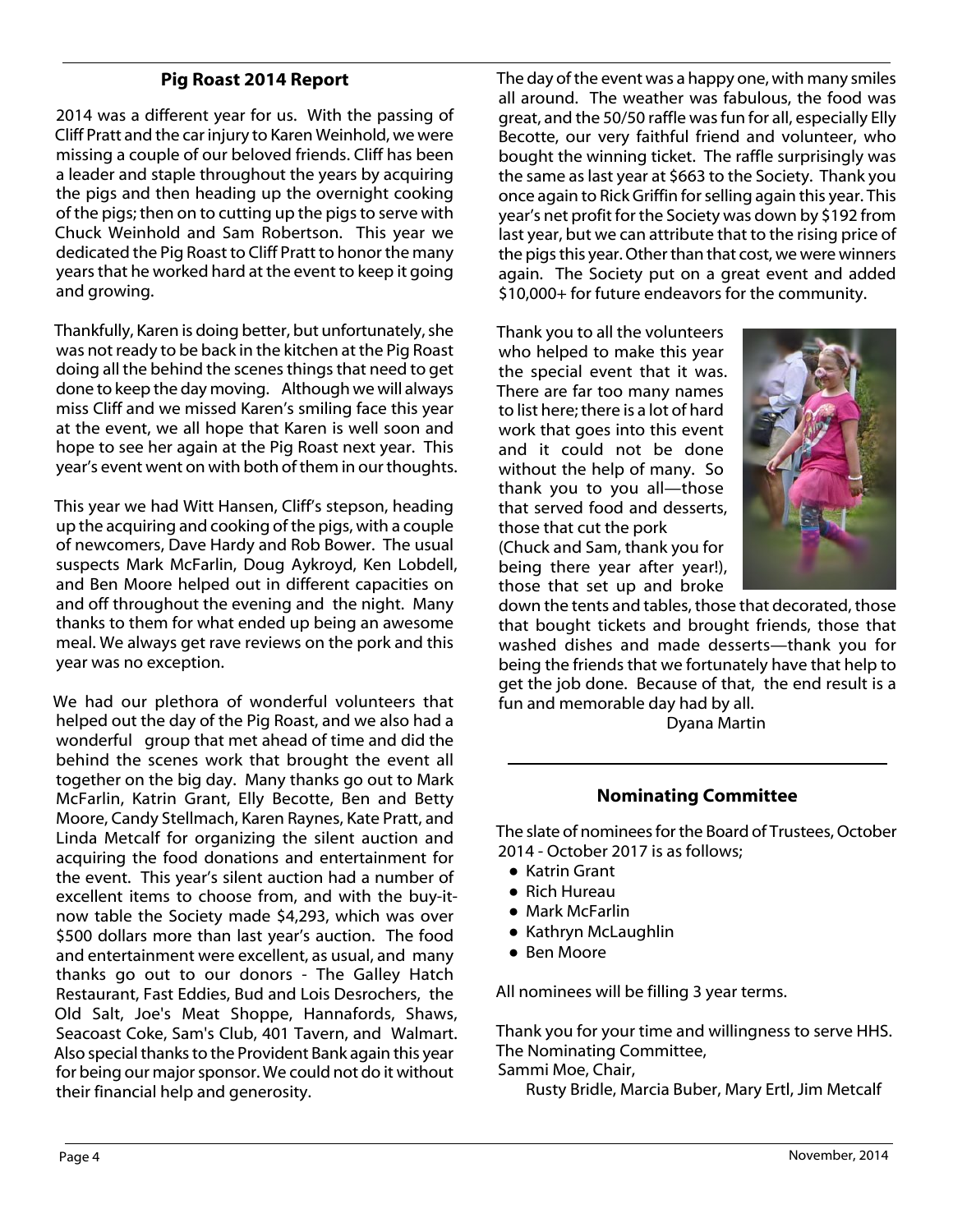#### **Buildings and Grounds**

The 2014 season for Building and Grounds was a busy year as usual. Focus this year now includes energy usage for heat, electricity and air conditioning in addition to the physical maintenance activities. There are 4 notable projects for 2014.

Our 1855 School House roof was in dire need of replacement. After work was started, it was discovered that 25% of the wood sheathing had dry rot and had to be replaced. This was accomplished in one long days work with the help of HHS volunteers Ben Moore, Candy Stellmach, Jim Metcalf, Ken Lobdell and local contractor Iron Mt. Forge and Renovation, LLC. With a new roof installed, the school house will have many more years of service.

Another roof needed attention. The main museum roof was leaking and needed repairs. Request for bids were sent out and awarded to Lambert Roofing Co. Old shingles were removed and new flashing was required. After completion, interior plaster wall work is in line for repair and painting this winter. Thanks to Ben Moore for coordinating this effort.

Focus on fixed expenses in the budget found opportunity to reduce electrical and heating needs. Most of the overhead lights in the kitchen and main museum display areas utilized incandescent or halogen bulbs. These were replaced with energy efficient LED bulbs. Aside from saving on lighting, there was a considerable reduction in air conditioning demand. Programmable thermostats were adjusted. As a result, electrical usage dropped by 25% and 100 gallons of oil were saved during 1/2 of the winter months.

Finally, Tuck Museum continues to benefit from several Boy Scout Eagle projects. Our latest is Thomas Dumont of Hampton Troop 177, who completed the installation of a flag pole, paver blocks, solar lighting, and landscaping. Our property has had notable improvements provided by the leadership skills of Hampton's youth.



Your continued membership and additional donations make these types of repairs and maintenance possible. A sincere thank you from the volunteers at HHS!!

Ken Lobdell

#### **STATEMENT OF ACTIVITIES 12 months ended October 31, 2014**

#### **Unaudited**

| <b>Operating Account</b>                 |           |
|------------------------------------------|-----------|
| Revenues, Gains, Other Support           |           |
| Dues                                     | \$3,755   |
| Donations - unrestricted                 | 3,386     |
| Museum Gift Shop Sales                   | 1,576     |
| Fundraising                              | 19,726    |
| Interest and Investment                  | 767       |
| <b>Endowment Funds income</b>            | 1,899     |
| Programs & Other                         | 610       |
| <b>Total Revenues and Support</b>        | 31,719    |
| <b>Expenses and Losses</b>               |           |
| <b>Tuck Museum Program</b>               | 4,205     |
| <b>Buildings and Grounds</b>             | 16,569    |
| <b>Public Programs</b>                   | 839       |
| <b>Publicity and Website</b>             | 183       |
| Membership & Newsletters                 | 2,634     |
| <b>Fundraising expenses</b>              | 4,043     |
| Gift shop purchases                      | 372       |
| Management and General                   | 2,184     |
| Technology                               | 60        |
| <b>Total Expenses</b>                    | 31,089    |
| <b>Change in Unrestricted Net Assets</b> | 630       |
| Restricted donations received            | 92,178    |
| Restricted donations expended            | $-33,162$ |
| Net change in liquid assets              | 59,646    |
| <b>Liquid Assets, Beginning of Year</b>  | 100,978   |
| <b>Liquid Assets, End of Period</b>      | \$160,624 |

# **Audit Committee**

Thanks go to Tom Bridge for his services as auditor for the financial statements of the Society. In an effort to share our financial results with the membership and public our IRS filing, Form 990, will be available on the web site, www.hamptonhistoricalsociety.org.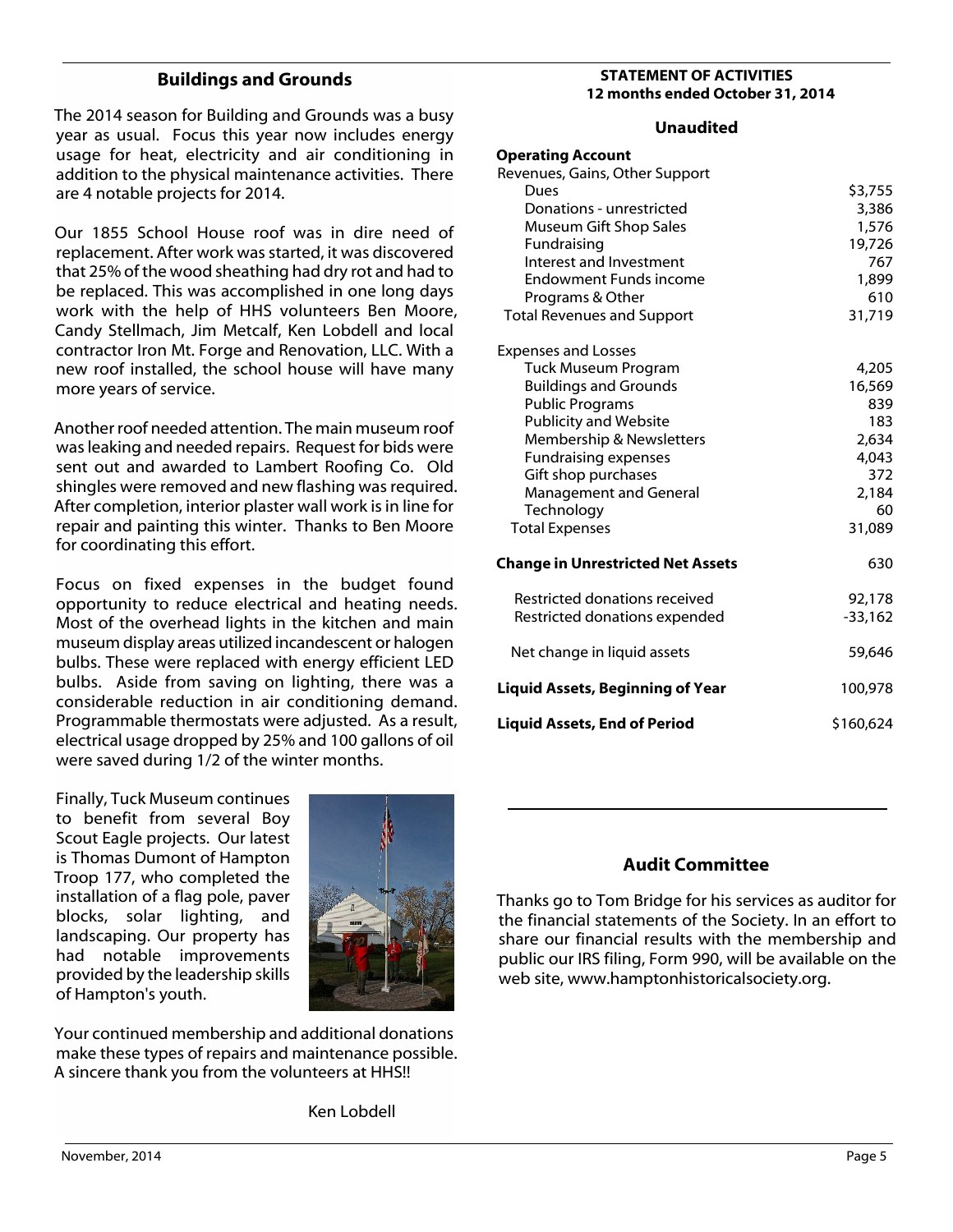#### **Education Committee**

The education committee hosted several classes at Tuck this year. October brings the first grade classes from Centre School and Sacred Heart to the barn for "The Ox Cart Man" program. The children love having the story read by our own costumed "Goody," and then a look around the barn for all the items seen in the wonderful pictures from the book.

In November we take a trip to Centre School to share with second grade classes the journey of a family from the old world England to the new world of America in the 17th century, as told by one woman. Items in the "Traveling History Trunk" are shown to the children, with a discussion of how things have changed.

Spring brings us a few days with third grade classes from Marston School, and fourth graders from North Hampton. The classes from Marston take a tour of Hampton's historic sites, and we meet them at Pine Grove Cemetery to have a quick look and talk about our earliest families. On another day the classes join us at Tuck Museum for a half day of touring all the buildings, a slide show, and lots of Q&A about Hampton's history.

We also host home schoolers, scout troops, and any organization that is interested in setting up a tour and education program. We welcome any who are interested in our programs to give us a call to find out more.

This is a great way for YOU to learn more about our history too. Become a volunteer and learn more about it all. No need to come with the knowledge, we will train you on the job! Contact the museum for information about our programs and how you can get involved.

Sammi Moe

#### **Fiscal 2013-14 Annual Statistics**

| <b>Casual Visitors</b> | 274  |
|------------------------|------|
| Tour Visitors          | 102  |
| Program Attendance     | 259  |
| Other events etc.      | 399  |
| Total                  | 1034 |
|                        |      |

Volunteer hours for the year: 2413

## **Board of Trustees, Officers, and Committee Chairs, Fiscal 2014-15**

#### **Officers**

President - Candice Stellmach Vice President - Mark McFarlin Secretary - Katrin Grant Treasurer - Ben Moore

#### **Trustees**

Rusty Bridle Robert Dennett Valerie Giannusa Rick Griffin Rich Hureau Ken Lobdell Dyana Martin Kathy McLaughlin Linda Metcalf Sammi Moe Karen Raynes

#### **Committees**

Executive Director - Betty Moore Education – Betty Moore and Sammi Moe Pig Roast – Dyana Martin Membership – Ken Lobdell Building and Grounds – Ken Lobdell Audit – Tom Bridge Nominating Committee – TBA Communications – Rich Hureau Programs – Ann Carnaby

# **Communications Committee**

We sent out 15 email reminders to registered subscribers about HHS events throughout the year.

Some enhancements were made to the website, including:

- online purchase of 2 DVDs;
- 5 new plant pictures taken in the 18th Century Historical Garden;
- photos of the pages of Hampton Town Record books were added to the Genealogy and Research page, along with an extensive index;
- numerous additional identifications were made of people in the 1938 Bicentennial Pageant picture, with new help from members of several Hampton families

Rich Hureau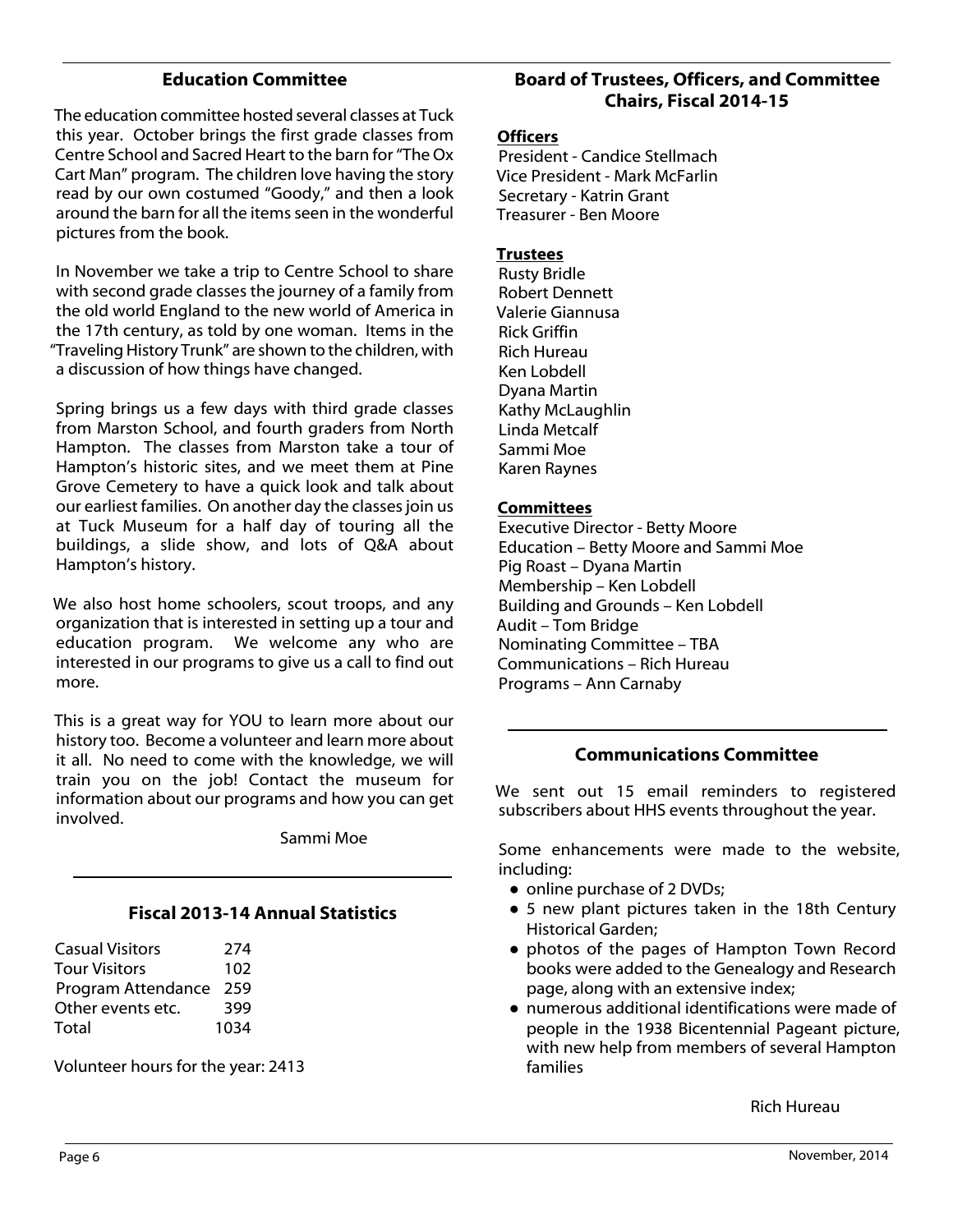# **2013 - 2014 Volunteers**

#### **Over 100 Hours**

Elly Becotte Ann Carnaby Rich Hureau Bill Keating Carol Keating Cheryl Lassiter Ken Lobdell Kathy McLaughlin Linda Metcalf & Lassie

Ben Moore Betty Moore Karen Raynes Candice Stellmach

## **25 - 100 Hours**

Doug Aykroyd Elizabeth Aykroyd Gretchen Behl Rusty Bridle Bud DesRochers Lois DesRochers

Bob Dennett Mary Ertl Katrin Grant Mark McFarlin Dyana Martin Sammi Moe

Jason Moore Patty O'Keefe Kate Pratt Liz Premo Diane Riley Bob Wallace

Fred Rice Joan Rice Chet Riley Gloria Robinson Sam Robinson Joshua Silveira Nancy Stiles Sandy Taube Priscilla Thoen Skip Webb Chuck Weinhold

If we have inadvertently left your name out, please let us know!

## **Other Volunteers**

Biff Grafton Eaton

Percy Annis Judy Ashenden Fred Ashenden Elizabeth Aykroyd Tocky Bialobrzeski Ginny Bridge Tom Bridge Sandy Buck Sharon Buck Lorraine Parr Busch Sue Launi Janet Caylor Mike Compos Rene Cushing Margaret Dennett Louis Datilio Dawn Emerick Tracy Emerick Bob Fuller

Hunter Grant Zak Grant Rick Griffin Valerie Giannusa Amy Hansen Witt Hansen Thelma Hutton Rev. Deb Knowlton Larry Marsolais Marie Matthews Ian McFarlin Jody McFarlin Russ Merrill Jim Metcalf Ken Mooney Chris Muns

**Mission**

The mission of the Hampton Historical Society is to increase public knowledge and understanding of the history and cultural heritage of the town of Hampton, New Hampshire, from its earliest inhabitants to the present generation. We will communicate that history through an active museum, educational programs, and a resource library.

#### **Business Membership**

We thank the following business members for their support of the Society:

 234 Lafayette Road Realty LLC Bluejay Motel Eccentric Hair Galley Hatch Restaurant, Inc. Hampton Police Association, Inc. Kingfish Trolley Lines, LLC Lamie's Inn & The Old Salt Restaurant Cheryl Lassiter Law Offices of William Trafidlo Mackensen & Company Inc. Marilyn Rishkofski Neville & Associates Financial Services NextEra - Seabrook Station Northeast Auctions Preston Real Estate Remick & Gendron Funeral Home-Crematory Seacoast Florist Inc. The 401Tavern, LLC The Provident Bank Tobey & Merrill Insurance Tracy Theatre Originals Unitil Corp. Dr Leonard K. Walker Windjammer By The Sea

# **Membership Committee**

Membership fees and additional donations in our annual appeal contributed significantly to the 2014 budget. Currently, there are 388 members on our mailing list. Of these, 139 are Life members and 249 family, senior, senior couple, and individual memberships. The renewal rate is 59%. Many contribute additional funds for the operating, building and endowment needs and we thank you very much.

Thank you in advance for your continued support of this, our 2015 annual appeal!

Ken Lobdell